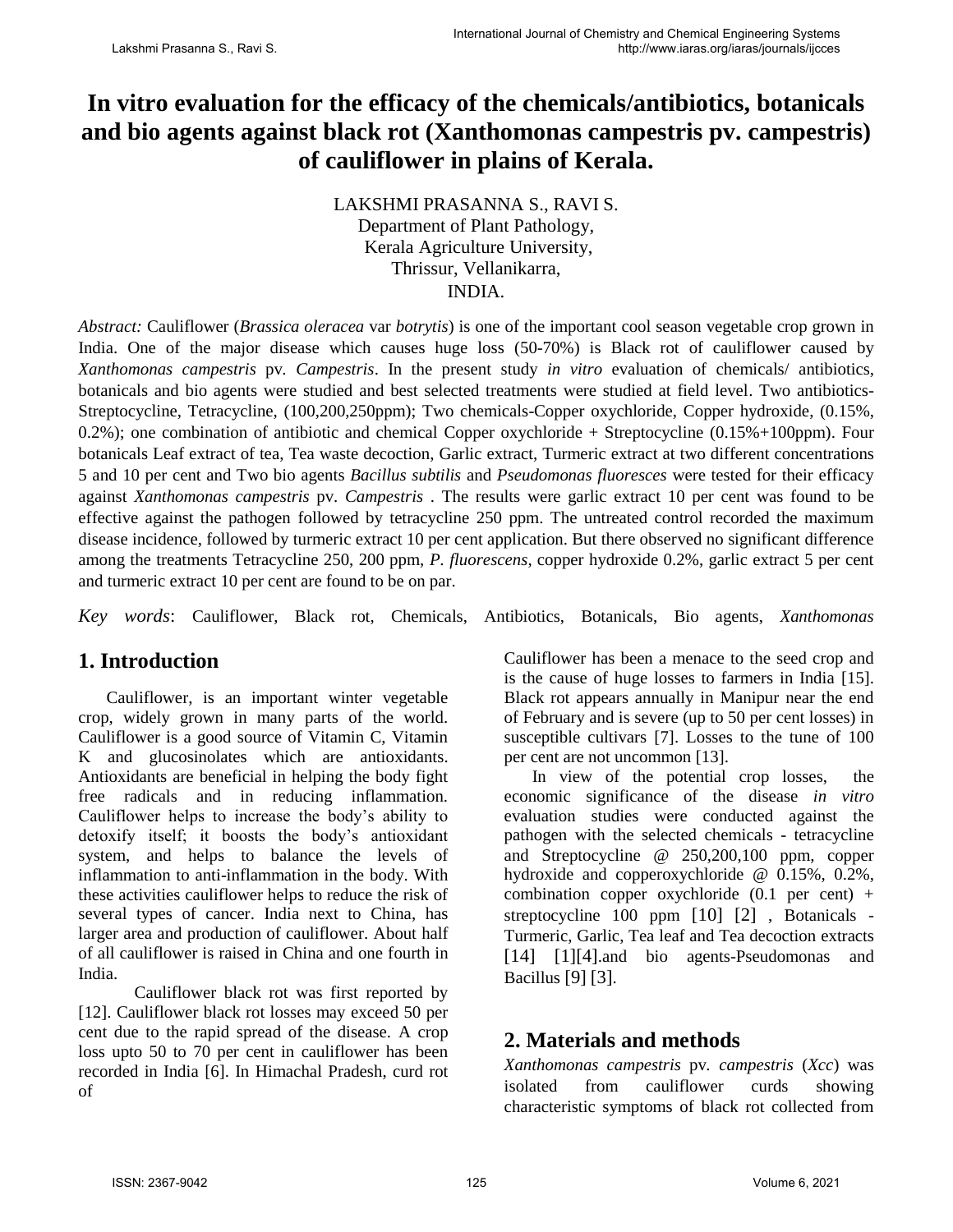the field (grown at Agriculture Research Station, Mannuthy) on PSPA medium (Potato sucrose peptone agar medium; potato 300g, peptone, 2g; sucrose, 20g; KH2PO4, 0.2g; NaHPO4, 0.5g; calcium nitrate, 0.5g; KCl, 0.05g; ferrous sulphate, 0.05g; agar 20g per litre). Bio 7agents were grown at 300C on nutrient agar (beef extract 3g, peptone 6g, sucrose 10g. agar 15g; [5]. Botanical extracts with required concentration were prepared from the fresh samples after proper sterilization. All these were evaluated by well method [11] and the efficacy was expressed as per cent inhibition using the formulae put forward by [16].

**2.1** *In vitro* **evaluation of chemicals and antibiotics against black rot causing pathogen** For *in vitro* evaluation, 20 ml medium was transferred into sterilized Petri dishes. After solidification of medium, 0.1 ml of 48 h old bacterial suspension (one loop full in 10 ml water; from that 0.1 ml) was poured on it and was spread with spreader. Required quantity of chemicals were mixed with the sterile water to get desired concentrations and poured in to the well made in the center of the plate. Five replications were maintained for each concentration of the chemicals. The plate with sterile water in the well served as control. The inoculated Petri dishes were incubated at 28±20C. The diameter of the inhibition zone was recorded until its effect was lost. The per cent inhibition was calculated as per the method of [16]. The chemicals selected and the concentrations used for in vitro evaluation are presented in Table 1.

| Table 1: Details of chemicals |  |
|-------------------------------|--|
|-------------------------------|--|

| S.No                        | Chemical           | Concentration      |
|-----------------------------|--------------------|--------------------|
|                             | Streptocycline     | 100,200,250        |
|                             |                    | ppm                |
| $\mathcal{D}_{\mathcal{L}}$ | Tetracycline       | 100,200,250        |
|                             |                    | ppm                |
| 3                           | Copper oxychloride | $0.15\%, 0.2\%$    |
|                             | Copper hydroxide   | $0.15\%, 0.2\%$    |
| 5                           | Copper oxychloride | $0.15\% + 100$ ppm |
|                             | + Streptocycline   |                    |

## **2.2.** *In vitro* **evaluation of selected botanicals against pathogen**

Four botanicals at two different concentrations were used for *in vitro* evaluation against the pathogen. The list and the concentrations are furnished in Table 2. Table 2. Botanicals used for in vitro evaluation against pathogen

| $u_{\text{S}}$ umot puuro $\text{S}$ en |                   |               |  |  |  |
|-----------------------------------------|-------------------|---------------|--|--|--|
| S.No                                    | <b>Botanicals</b> | Concentration |  |  |  |
|                                         | Tea leaf extract  | 5%, 10%       |  |  |  |
| $\mathcal{D}$                           | Tea waste         | 5%, 10%       |  |  |  |
|                                         | decoction         |               |  |  |  |
| 3                                       | Garlic extract    | 5%, 10%       |  |  |  |
|                                         | Turmeric extract  | 5%, 10%       |  |  |  |

Fifty gram leaves of tea, garlic and turmeric were taken separately, washed in sterile water, disinfected with 70 per cent ethyl alcohol and then exposed to U.V. light for one hour by keeping it upside down for every 15 min. The extract was prepared by macerating using sterilized pestle and mortar with 50 ml of sterile water under aseptic condition and filtered through clean, sterilized muslin cloth. In the case of tea spent waste, 50 g material is taken without washing and surface sterilized with alcohol, as the procedure may result in leaching of antibacterial agents. They were subjected to U.V. light treatment only and the extraction procedure followed. A bacterial lawn was prepared by adding 0.1 ml suspension on the mediated plates. A well was made at the center using a cork borer and one ml of the suspension was poured into the well. Five replications were maintained for each treatment. The diameter of the inhibition zone was recorded until its effect was lost and the per cent inhibition was calculated using the formulae of [16].

## **2.3.** *In vitro* **evaluation of bio agents against black rot causing pathogen**

Two bio agents available at the Department of Plant Pathology viz., *Pseudomonas fluorescens* and *Bacillus subtilis* were tested against *Xcc.* A well was made at the centre using a cork borer and one ml (from one loop full in 10 ml water) of the bio agent suspension was poured into the well after preparing the bacterial lawn on the solidified medium. Five replications were maintained. The diameter of the inhibition zone was recorded and the per cent inhibition was calculated using the formulae of [16].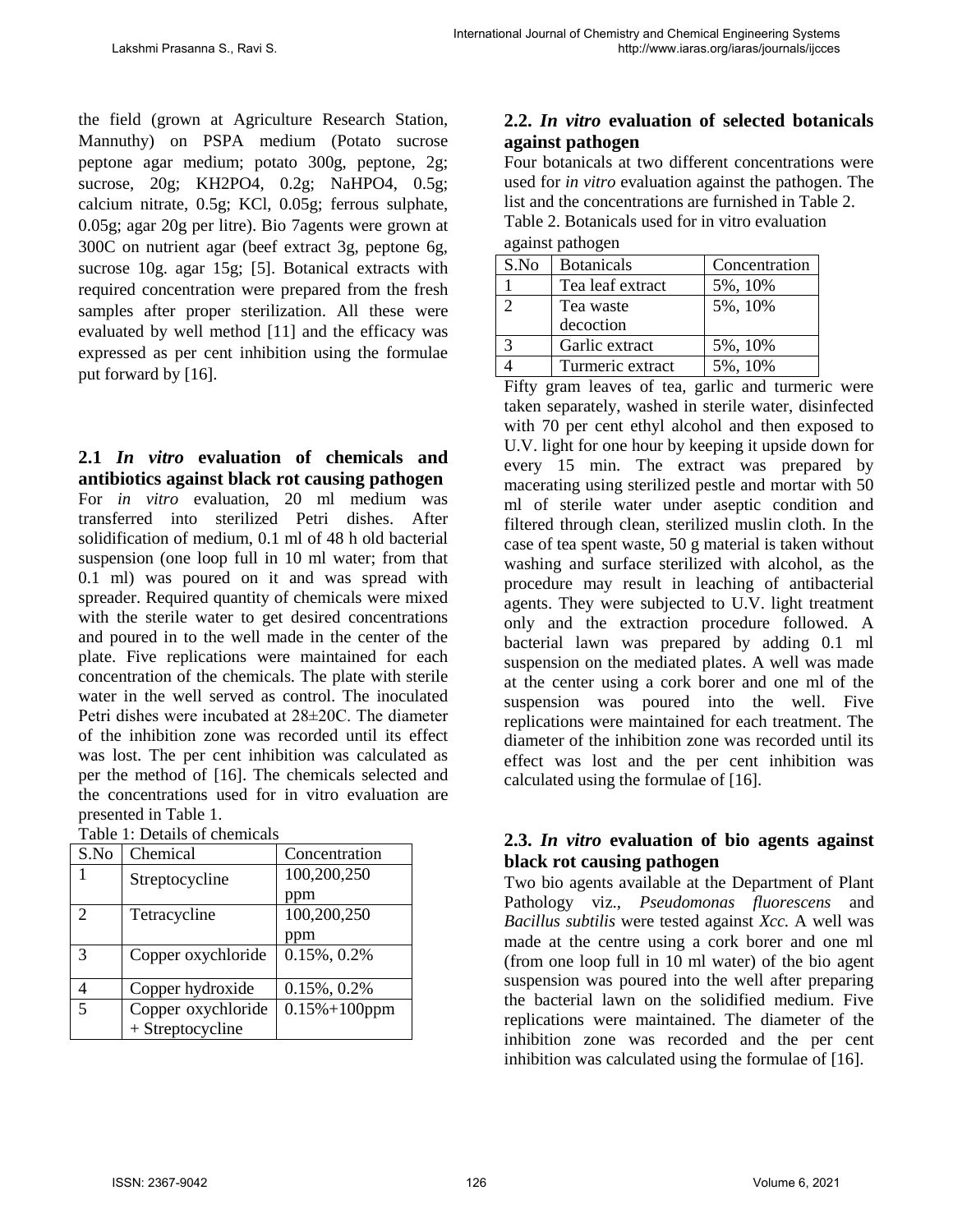# **3. Disease Management**

The effectiveness of chemicals, botanicals and bio agents against black rot pathogen were tested under laboratory conditions. All these were evaluated by well method [11]. The efficacy was expressed as per cent inhibition using the following formulae [16].

Per cent inhibition=  $(C-T/C)$  x 100

 $C =$  Growth of pathogen in control (cm)

 $T =$  Growth of pathogen in treatment (cm)

## **4. Results:**

#### **4.1** *In vitro* **evaluation of chemicals**

The results showed that all the antibiotics tested irrespective of the concentrations were more effective in inhibiting the *Xcc* compared to other chemicals and its combination with antibiotic. Maximum inhibition of 70.67 per cent was noticed with tetracycline 250ppm, followed by tetracycline 200ppm (61.78 per cent), streptocycline 250ppm (56.22 per cent), tetracycline 100ppm (54.78 per cent), streptocycline 200ppm (46.00 per cent) and 100ppm (34.22 per cent) .Among the chemicals, copper hydroxide 0.20 per cent recorded 29.56 per cent inhibition. Copper oxychloride 0.15 per cent had shown least inhibition among the chemicals and antibiotics tested Table 3.

Table 3: *In vitro* inhibitory effects of plant protection chemicals against *Xanthomonas campestris* pv. *campestris*

| Treatment  | Concentr<br>ation | Percent inhibition*    |                |     |     |  |  |
|------------|-------------------|------------------------|----------------|-----|-----|--|--|
|            |                   | 1                      | $\overline{2}$ | 3   | 4   |  |  |
|            |                   | Days After Inoculation |                |     |     |  |  |
| Copper     | 0.15%             | 23.67                  | 20             | 17. | 17. |  |  |
| oxychlori  |                   |                        |                | 56  | 22  |  |  |
| de         | 0.2%              | 32.89                  | 30.56          | 29. | 29. |  |  |
|            |                   |                        |                | 44  | 44  |  |  |
| Copper     | 0.15%             | 25.33                  | 22.00          | 21. | 21. |  |  |
| hydroxide  |                   |                        |                | 22  | 11  |  |  |
|            | 0.2%              | 29.56                  | 58.44          | 28. | 27. |  |  |
|            |                   |                        |                | 11  | 33  |  |  |
| Streptocy  | 250ppm            | 56.22                  | 50.67          | 47. | 41. |  |  |
| cline      |                   |                        |                | 67  | 78  |  |  |
|            | 200ppm            | 46                     | 42.78          | 41. | 39  |  |  |
|            |                   |                        |                | 11  |     |  |  |
|            | 100ppm            | 34.22                  | 26.78          | 20. | 14. |  |  |
|            |                   |                        |                | 89  | 56  |  |  |
| Tetracycli | $250$ ppm         | 70.67                  | 66.44          | 43. | 41. |  |  |

| ne |           |       |       |     |     |
|----|-----------|-------|-------|-----|-----|
|    | $200$ ppm | 61.78 | 60.11 | 57  | 55. |
|    |           |       |       |     | 56  |
|    | 100ppm    | 54.78 | 51.11 | 46. | 40. |
|    |           |       |       | 84  | 89  |

## **4.2** *In vitro* **evaluation of botanicals**

Garlic extract 10 per cent was found to be the best botanical with an inhibition of 67.22 per cent, followed by lesser concentration of garlic at 5 per cent level (54.56 per cent). Garlic has a wide spectrum of actions; antibacterial, antiviral, antifungal and antiprotozoal. Allicin, a major component of garlic was found to have antibacterial property [8]. Turmeric extract 10 per cent (30.33 per cent) and turmeric extract 5 per cent (22.56 per cent) were found to be on par and minimum was recorded by tea decoction. Tea leaf extract and tea waste decoction 5 per cent were found to have no effect on the black rot pathogen. (Table 4)

Table 4. *In vitro* inhibitory effect of botanicals against the pathogen.

| Treatment   | Dosage | Percent inhibition*    |                 |          |       |
|-------------|--------|------------------------|-----------------|----------|-------|
|             |        |                        | $\overline{2}$  | 3        | 4     |
|             |        | Days After Inoculation |                 |          |       |
| Turmeric    | 5%     | 22.56                  | 38.11           | 16.22    | 15.56 |
| Extract     | 10%    | 3.33                   | 51.67           | 24.      | 23.67 |
| Garlic      | 5%     | 54.56                  | 45.11           | 37       | 18.89 |
| Extract     | 10%    | 67.22                  | 54 <sup>a</sup> | 49.22    | 44.00 |
|             |        | a                      |                 | a        | a     |
| leaf<br>Tea | 5%     | 0                      | 0               | 0        | 0     |
| extract     | 10%    | 0                      | 0               | 0        | 0     |
| Tea         | 5%     | 0                      | 0               | $\Omega$ | 0     |
| decoction   | 10%    | 20.67                  | 17.56           | 17.22    | 12.56 |

\* Mean of three replications; In each figure followed by same letter do not differ significantly DAI - Days After Inoculation

#### **4.3** *In vitro* **evaluation of bio agents**

It was observed that *B. subtilis* was found to be the best among the two bio agents which recorded an inhibition of 70.00 per cent. (Table 5).

Table: 5 *In vitro* inhibitory effects of bio agents against pathogen